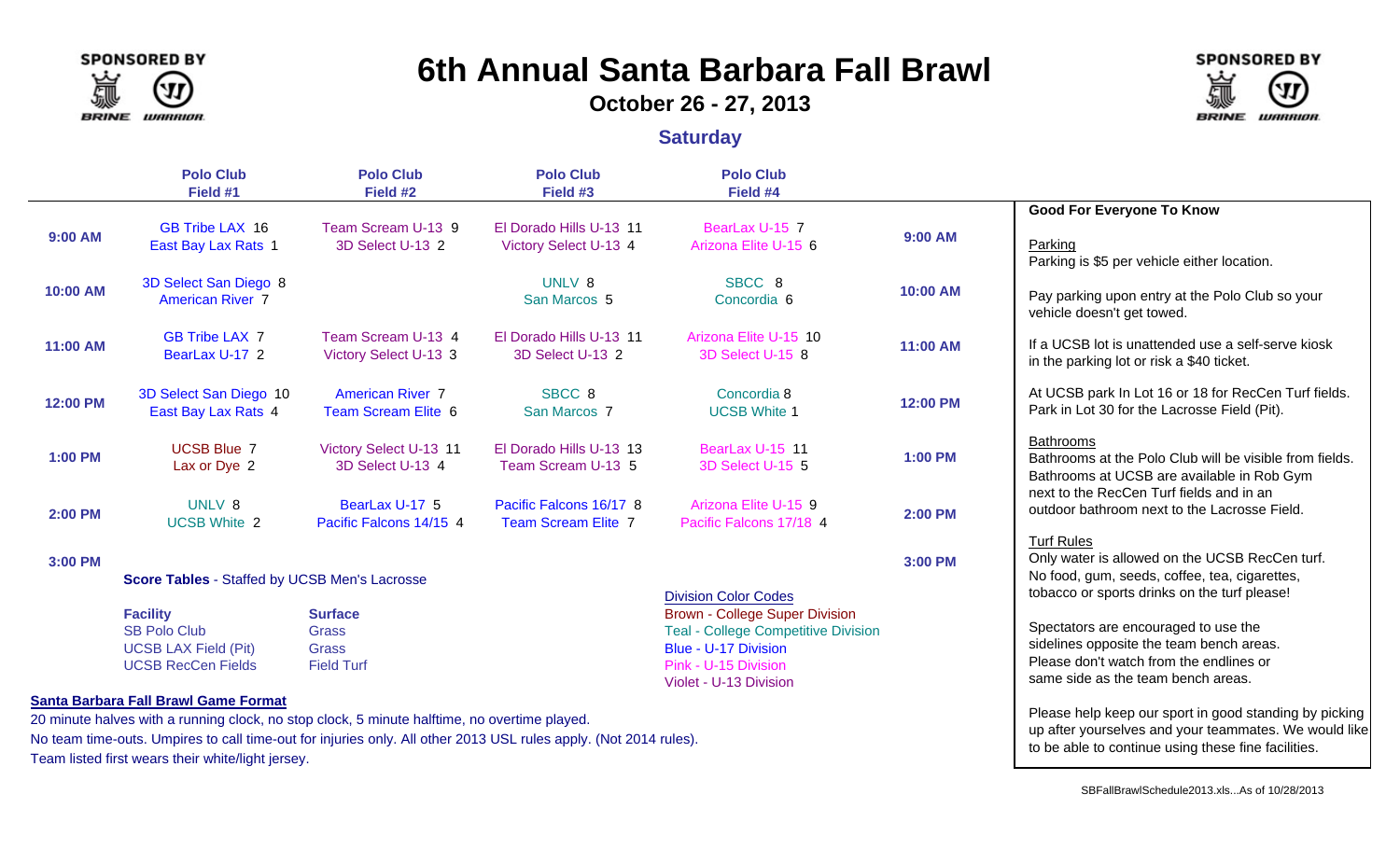

## **6th Annual Santa Barbara Fall Brawl**

#### **October 26 - 27, 2013**



**Sunday**

|                | <b>UCSB</b><br><b>RecCen#4</b>              | <b>UCSB</b><br><b>LAX Field</b>     | <b>Polo Club</b><br>Field #1                             | <b>Polo Club</b><br>Field #2                                                | <b>Polo Club</b><br>Field #3                                    | <b>Polo Club</b><br>Field #4                                           |                |
|----------------|---------------------------------------------|-------------------------------------|----------------------------------------------------------|-----------------------------------------------------------------------------|-----------------------------------------------------------------|------------------------------------------------------------------------|----------------|
| 9:00 AM        | UC Irvine 3<br><b>UCSB White 1</b>          | Lax or Dye 6<br><b>UCLA Blue 5</b>  | BearLax U-17 6<br><b>Team Scream Elite 3</b>             | GB Tribe Lax 9<br>3D Select San Diego 6                                     | Pacific Falcons 14/15 14<br>Coastal Elite U-17 6                | Pacific Falcons 17/18 8<br>3D Select U-15 7                            | 9:00 AM        |
| 10:00 AM       | <b>UCSB Blue 7</b><br>Lady Cougs 5          | UNLV 9<br><b>UCLA White 7</b>       | Team OC 14/15 13<br><b>Trojan Select 1</b>               | Pacific Falcons 16/17 13<br>East Bay Lax Rats 1                             | Team OC 18/19/20 6<br><b>Coastal Elite 4</b>                    | Arizona Elite U-15 12<br>Team Scream U-15 3                            | 10:00 AM       |
| 11:00 AM       | San Marcos 11<br><b>UCSB White 3</b>        | Lax or Dye 8<br>Transformers 6      | Pacific Falcons 14/15 12<br>Flash 2                      | BearLax U-17 6<br>Team OC 16/17 4                                           | El Dorado Hills U-13 13<br>Jr Trojan Select 1                   | BearLax U-15 11<br>Beach Head U-15 2                                   | 11:00 AM       |
| 12:00 PM       | <b>UCSB Blue 9</b><br>Tricheck 4            | <b>UCLA Blue 10</b><br>Lady Cougs 5 | <b>GB Tribe Lax 9</b><br>Pacific Falcons 16/17 6         | <b>American River 8</b><br><b>Trojan Select 5</b>                           | Team OC 18/19/20 5<br><b>Victory Select 4</b>                   | Pacific Falcons 17/18 6<br>Coastal Elite U-15 3<br><b>Back to Back</b> | 12:00 PM       |
| <b>1:00 PM</b> | <b>UCLA White 13</b><br><b>UCSB White 1</b> | SBCC <sub>8</sub><br>UC Irvine 1    | Team OC 14/15 10<br>3D Select San Diego 2                | Coastal Elite U-13 7<br>3D Select U-13 5                                    | Beach Head U-15 6<br>Team Scream U-15 5                         | Pacific Falcons 17/18 7<br>BearLax U-15 4                              | 1:00 PM        |
| <b>2:00 PM</b> | Lady Cougs 5<br>Lax or Dye 2                | Transformers 12<br>TriCheck 3       | Team OC 16/17 6<br>Pacific Falcons 16/17 4               | Coastal Elite U-17 13<br>East Bay Lax Rats 1                                | Flash 7<br><b>American River 5</b>                              | 3D Select U-15 6<br>Coastal Elite U-15 6                               | <b>2:00 PM</b> |
| 3:00 PM        | SBCC <sub>9</sub><br><b>UCLA White 6</b>    | San Marcos 12<br>UC Irvine 4        | Team OC 14/15 8<br>Pacific Falcons 14/15 5               | <b>Team Scream Elite 9</b><br><b>Trojan Select 3</b><br><b>Back to Back</b> | Team OC 18/19/20 6<br>Jr Trojan Select 6<br><b>Back to Back</b> | Pacific Falcons 17/18 8<br>Team Scream U-15 0                          | 3:00 PM        |
| <b>4:00 PM</b> | <b>UCSB Blue 8</b><br>Transformers 8        | Tricheck 9<br><b>UCLA Blue 6</b>    | Team OC 16/17 10<br>Coastal Elite U-17 6                 | Flash 8<br><b>Trojan Select 8</b>                                           | Coastal Elite U-13 7<br>Jr Trojan Select 2                      | Coastal Elite U-15 8<br>Beach Head U-15 6                              | <b>4:00 PM</b> |
|                | <b>Santa Barbara Fall Brawl Game Format</b> |                                     | Polo Field Score Tables - Staffed by UCSB Men's Lacrosse |                                                                             |                                                                 | <b>Division Color Codes</b>                                            |                |

5 minute halftime, no overtime played. Teal - College Competitive Division

No team time-outs. Umpires to call time-out for injuries only. **Facilit** Team listed first wears their white/light jersey. SB Polo Club Grass Polo Club Pink - U-15 Division All other 2013 USL rules apply. (Not 2014 rules). UCSB LAX Field (Pit) Grass Violet - U-13 Division

20 minute halves with a running clock, no stop clock. **UCSB Field Score Tables** - Staffed by UCSB & SBCC Women's Lacrosse Brown - College Super Division

UCSB RecCen Fields

Field Turf

**Surface** Blue - U-17 Division